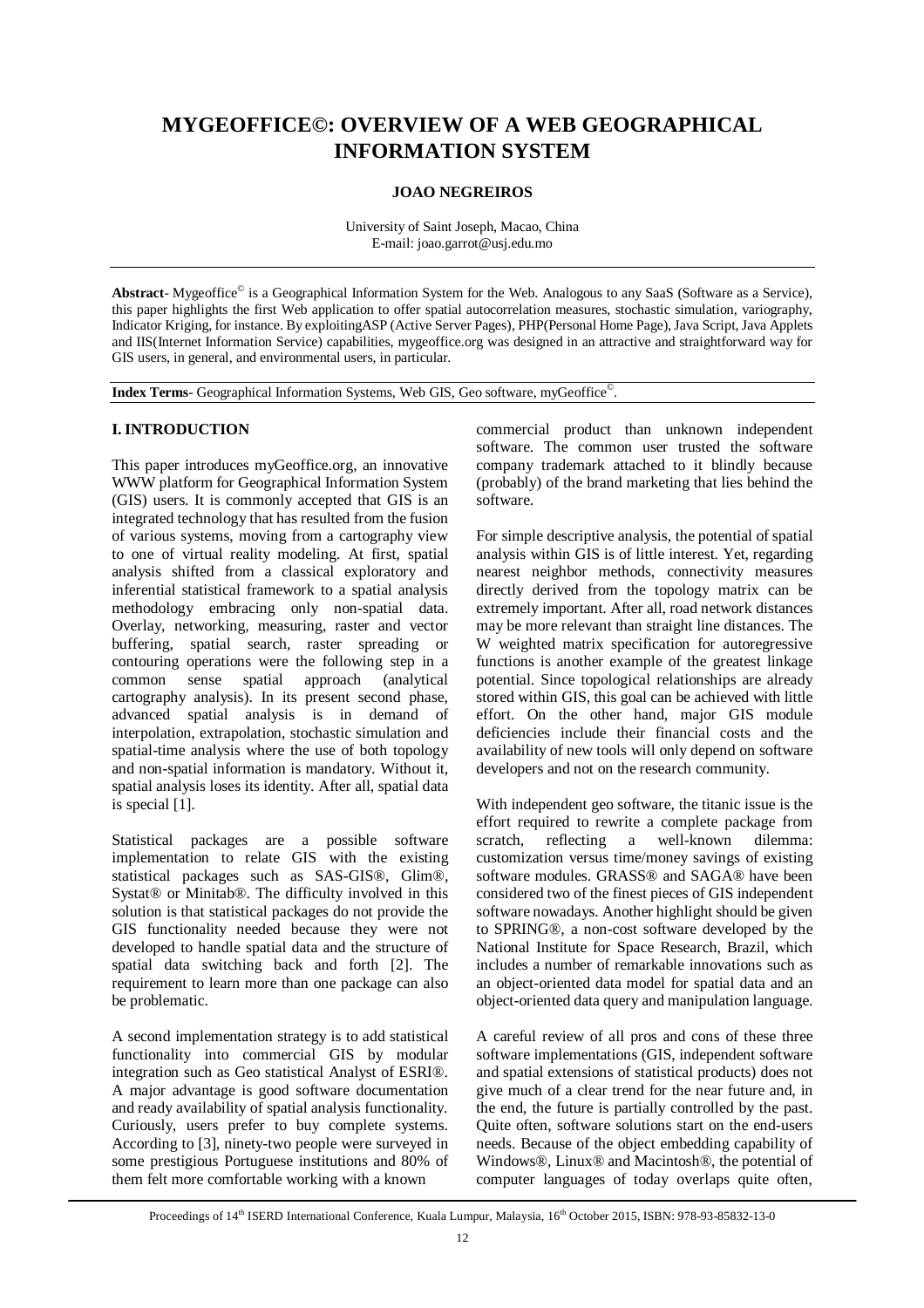leading to the possibility, for instance, of assessing regression estimators or visualizing the same plots/maps with different computer codes. Although certain tools fit best for a specific goal, programmers common use their background and field of expertise in their creation process, reflected on several types of implementations. And as the new academic methods for spatial analysis emerge, more programming is needed.

In terms of speed and performance, executable languages are certainly the programmers' best choice especially when integrated with the standards of .NET and Java. From the user's viewpoint, this fuzzy trend becomes clear though. The aim for non-expert and expert users is different: the former are looking for simple descriptive statistical tools and data property summarization while the latter requires spatial auto-regression and hypothesis testing. According to [4], GIS for utility applications requires network processing operations while geological ones demand 3D views. Thus, the same GUI should offer various possibilities for a wide range of users.

Software should encourage scientific computing visualization where statistical views are interpreted, validated and explored in a dynamic and linked graphic mapping. Still, these graph operations on the Internet are still quite difficult to achieve. Another Web complexity is the access to topology information (myGeoffice© suffers from these constraints, for instance).

Furthermore, the computer GIS environment should not embrace a completely automatic procedure. This means users must be aware of decisions at each stage of being confronted with an explicit interface. As a result, the stages have to respect a linear sequence where practitioners begin at the beginning and end at the end, progressing from left to right across menu choices. Therefore, what the users appreciate and interact with is the graphical user interface (GUI), because users do not care about the technical structure, as long as the results are trustworthy, prompt and compatible with their operating system and hardware. Users want intuitive and easy-to-use software in order to give immediate results without having to read pages of documentation.

The standard Web browser, regardless of the background computer code adopted, fulfills this strategy quite well. It is cost free and already provided with any operating system. Does the user need to see a Word document? It can be viewed in a browser. Does the user need to work on an Excel spreadsheet? It can be opened in the browser. Does the user need to find a local or a network file? The browser can search for him/her. Ultimately, the user will work with all available software in the same way, regardless of the location of the data and its purpose: in the beginning, the trend was to find the data with the browser (Web 1.0). At present, just run the programs/services from the Internet (Web 2.0).

This represents a significant advance on interfaces because users will no longer have to worry about the software location and the technical knowledge necessary to connect to their data. Even today, the keyboards available on the market hold special keys for the browser such as home, search, back, mail and refresh. The standard Web browser is the interface. The capability to undercover technical implementation to the final user via WWW is essential. After struggling for years for digital information, spatial analysis needs to concentrate on what the information means and sharing it through the World Wide Web. The shift from mainframes to Apache® intranets and wireless transmissions via PDAs, laptops or smart phones is already the way. In effect, the wireless Web is developing furiously nowadays enabling millions of people to access the Internet while on the go. Therefore, improving spatial exploration by applying the available tools of spatial analysis within the Internet becomes critical.

# **II. MYGEOFFICE©**

As an evolution of SAKWeb<sup>©</sup>, myGeoffice<sup>©</sup> is an Internet software that provides access to a wider GIS audience by undertaking the Web solution platform which includes the Moran scatterplot, Kriging with measurement error and several nugget-effect solutions, declustering based on the nearest neighborhood analysis, geographical weighted regression (GWR), Dijkstra shortest path, raster image processing, index of Knot and Mantel, Kernel Gaussian density, sequential simulation and deterministic interpolators, for instance. myGeoffice© is not a comprehensive statistical package in the traditional of solving everyone's problems. Written for an Internet Information Server® (IIS) environment, it was developed with the philosophy of being a learning tool for individuals with limited geo statistical knowledge. myGeoffice<sup>©</sup> deals with interpolation and simulation in conjunction with spatial association measures in a Web continuum process (second menu) and a loose of local spatial functions (first menu), as well. From this viewpoint, an element of its originality and innovation can, thus, be appreciated.



**Fig.1.Homepage of myGeoffice.org**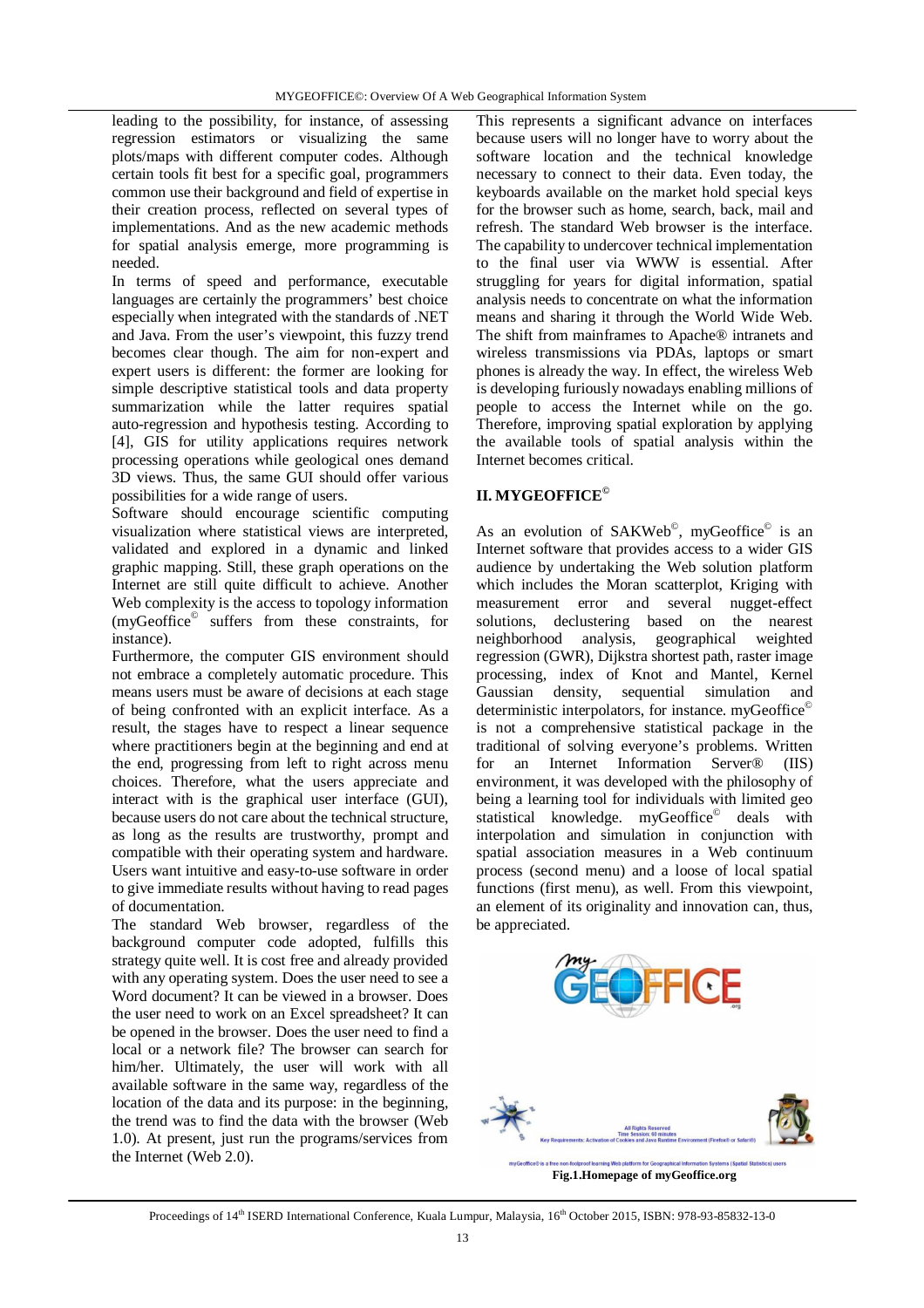For space visualization purposes, the near future concerns about the creation of virtual reality worlds and 3D Web pages which offer an additional possibility compared to 2D representations. The use of virtual reality in major fields such as medicine, military flight simulators and industrial applications has been increased significantly.

By definition, X3D is the integration of a 3D Application Program Interface (API) in a Web environment using XML concepts. Its main goal is to allow the creation of Web virtual worlds with interactivity where VRML 97 was its predecessor. It was developed by the WebW3 consortium (web3d.org/x3d) for integration of 3D graphics and multimedia contents. Broadly, lower bandwidth, navigation and exploration are some features of this API. Specifically, X3D supports the inclusion of graphics (polygonal geometry, lighting, materials, textures, hierarchical transformations), animations (timers, interpolators to drive continuous simulations), audio and video, user interactions (mouse picking and dragging, keyboard input), navigation (cameras, collisions, visibility detection), scripting for programming (Scene Access Interface) and the ability to compose a single X3D scene with other assets located in the World Wide Web.

Certainly, geo referenced information may benefit from X3D concepts which may increase users' engagement and motivation to acquire spatial information. Following this trend, a plausible future of myGeoffice© is to generate a 3D space travelling based on the present generated 2D maps is highly desirable, if further advancements of this Software as a Service (SaaS) will be taken.

A central component of GIS is technology management. "There is a world market for maybe five computers" was a famous statement by the IBM® chairman in 1943. He moved on a few years later and IBM® was saved. Ken Olson, from DEC® Digital Corporation, the second largest computer manufacturer in the seventies, did not survive ("There is no reason why anyone would want a computer in their home"). When he woke up, Open VMS® was already dead and DEC® had been bought by Compaq® Corporation. Bill Gates recovered from the "640K is enough for everyone" statement over time.



It is hoped that myGeoffice<sup>©</sup> will not follow this trend. To make this project come to life, several different software packages were used such as Active Server Pages (ASPs 2.0), IIS, PHP®, Fireworks®, WebChart®, Java Applets®, JavaScript and HTML, Fortran and C language. An international domain name, mygeoffice.org, was another requirement to fulfill a full interaction of this Web 2.0 service around the globe. And if the Internet is part of our lives, in the end, the common practitioner will inherit all WWW intrinsic features such as the absence of site management obligations and installation procedures. After all, GIS expects the results to be displayed in appealing maps while the arduous work should be hidden in a W3 wireless environment. myGeoffice $^{\circ}$ follows this belief.

# **III. MYGEOFFICE© MAIN FEATURES**

MyGeoffice<sup>©</sup> is not a full GIS software package. Its functionality is depicted on the basis of two sub-menus and ten critical procedures that implement known event analysis, sequential geo statistical simulation, Kriging and deterministic interpolators among other options. Twonewly developed spatial autocorrelation measures are also developed: the Moran location scatterplot and the variance scatterplot.

The description of each procedure is outlined next and according to the next figure:

- Help, an overview of the aids given by myGeoffice© . As a rule of thumb, its philosophy towards aid consists of directly offering, in each option, a set of definitions, notes, links, examples and tips to help the regular practitioner fulfill his/her duty.
- $\triangleright$  By definition, raster image processing consists of the capability to perform some operations on raster pictures in order to get an enhanced illustration or to extract some useful information from it. This embraces analyzing and manipulating the matrix image, including data compression and image enhancement such as sharpening and restoration. Within myGeoffice®, it is possible to save generated imagesfor post-image processing purposes using JHLabs®, an Web editor built on Swing technology, and Lightbox®.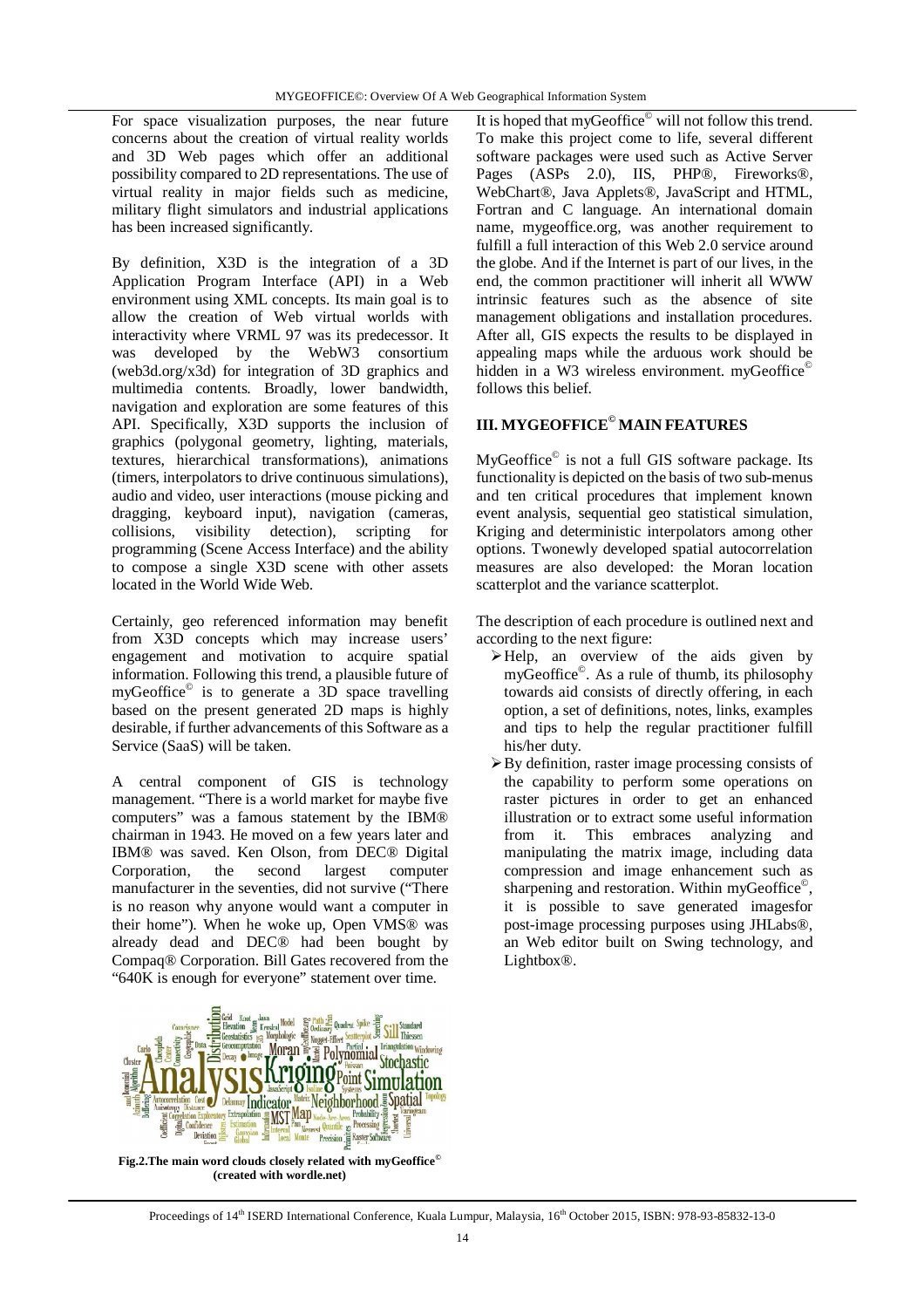#### MYGEOFFICE©: Overview Of A Web Geographical Information System



**Fig.3.The overall structure of myGeoffice©**

- $\triangleright$  Point analysis concerns the study of spatial arrangements of points in space (usually 2D) under a particular time-frame whose applications includes a wide range of areas such as astronomy, ecology, biology and epidemiology. A case control study that compares point patterns of living organisms to determine if there were significant differences in their arrangements is a good example of this set of techniques. Cluster proximities matrix, Dijkstra shortest path, elevation grid mapping, Kruskal minimum spanning tree (MST), point buffering and Prim MST are six point analysis functions covered by myGeoffice© .
- The aim of linear regression analysis is to uncover which variables contribute in a significant way for a linear relationship of the dependent variable. It is expected, among other factors, that regression errors are independent (within spatial processes, this aspect can be measured by the error term using the Localized Autocorrelation Diagnostic Statistic (LADS), Moran I and Joint Count Statistics, for instance). As a result, Ordinary Least Square (OLS) model breaks down quite often due to spatial autocorrelation existence.The global spatial lag model for stationary processes  $(Y=0 \text{WY}+X\beta+\epsilon)$  where W represents the neighborhood matrix while ρ is the spatial autoregressive coefficient) and the spatial regimes (individual regression for each sub-region), developed within SpaceStat®, are two possibilities. An extra possibility is the local continuous variation framework computed by the Geographically Weighted Regression (GWR). The idea is to adjust a regression model (the βs of the regression model are not the same everywhere) by weighting the neighborhood observations. In this way, the estimation

computation will reflect automatic adjustments, according to the distance and values of the available samples. myGeoffice<sup>©</sup> develops this matter while the next two options review the conventional bivariate and multivariate OLS regression, respectively. Spearman Rank Correlation for ordered data is also computed.



**Fig. 4. Partial view of the first menu of myGeoffice.org**

- $\triangleright$  The goal of event analysis is to understand (and perhaps to predict) spatial occurrences that happened in a particular time-frame. Thus, five purposesare highlighted within myGeoffice<sup>®</sup>: Binomial for two outcome types of events (any phenomenon that can be observed such as rain or not rain), Knox and Mantel indicators, Moving average, Point patterns and Poisson distribution.
- Exploratory data analysis (EDA) of myGeoffice© tries to summarize datasets main characteristics, such as nearest neighborhood indexes, standard deviation, scatterplots or quadrat analysis, for instance.
- $\triangleright$  If the finding of spatial structures is fundamental for Geography then spatial autocorrelation subsist as a major technique for a better understanding of spatial relationships among spatial entities. myGeoffice© respects this conviction by covering variogram setup and fitness, Moran I correlogram, an innovative version of the conventional Moran scatterplot, and the recent Moran variance scatterplot [5].
- $\triangleright$  Spatial interpolation, in general, and stochastic Kriging, in particular, becomes then the next capability addressed by myGeoffice<sup>©</sup>. This means Ordinary Kriging (OK) and Kriging with Trend (KT). Both options hold five sub-options: geocomputation, estimation cross-validation procedure, validation with an extra dataset and KT versus OK comparison. At last, Indicator Kriging (IK) is also dissected with nine sub-options: First and second cutoff definition, first and second probabilistic interpolation maps, construction of the conditional cumulative distribution function, entropy of Shannon, E-type spatial estimation (including misclassification risks and economic classification), morphologic geostatistics and probabilistic interval mapping.